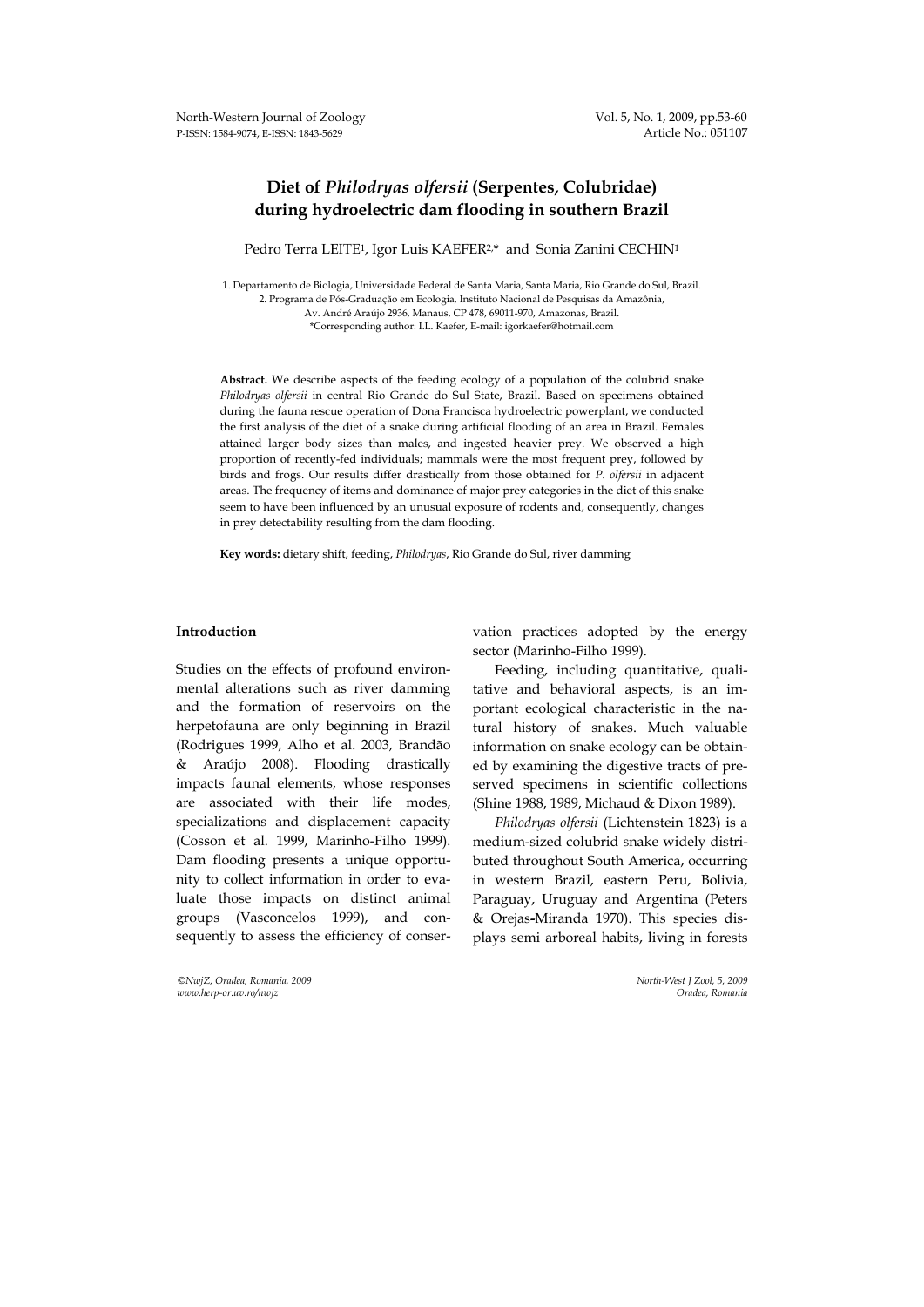and neighboring areas (Sazima & Haddad 1992, Cechin 1999, Hartmann & Marques 2005). A generalist predator, *P. olfersii* can prey on a wide variety of small vertebrates (Vitt 1980, Lema et al. 1983, Sazima & Haddad 1992, Rocha & Vrcibradic 1998, Hartmann & Marques 2005).

We studied the diet of *P. olfersii* through the analysis of individuals rescued during the flooding caused by a new hydroelectric dam in the central region of the state of Rio Grande do Sul, Brazil. We compared our results with a previous study on the diet of the same species, also in central Rio Grande do Sul (Hartmann & Marques 2005). The objective was to evaluate whether aspects of the feeding biology of this snake were affected by the flooding of the study area on the occasion of the formation of the reservoir.

### **Material and Methods**

Dona Francisca hydroelectric power plant is located in the final stretch of the middle Jacuí River, between the cities of Agudo and Nova Palma, state of Rio Grande do Sul, Brazil. The dam is located at 29°26'50''S and 53°16'50''W, and the reservoir covers a total area of 1,337 ha. The study area lies in the transition zone between the physiographic provinces of the Encosta Inferior do Nordeste and Depressão Central, where the relief ranges from steeply mountainous to a slightly rolling plain. According to Klein (1984), the predominant vegetation is seasonal deciduous forest. The mentioned physiographic provinces are the same from which preserved specimens of *P. olfersii* studied by Hartmann & Marques (2005) were collected. Mean temperature is 18°C and mean annual rainfall is 2000 mm. Mean annual air relative humidity is 87%, peaking in the winter months (Companhia Estadual de Energia Elétrica, as cited in Kaefer et al. 2007).

The scientific utilization of particular animal groups rescued from artificially flooded areas is recommended given that the translocation of individuals can cause numerous negative effects on

*North-West J Zool, 5, 2009*

the release target areas such as those related to genetic structure of populations and environmental carrying capacity (*for discussion see* Marinho-Filho 1999 *and* Rodrigues 1999). We examined 68 preserved specimens of *P. olfersii* collected during a faunal rescue operation from 08 to 16 November 2000, when the flooding of the reservoir of Dona Francisca Hydroelectric Dam took place. Specimens are housed in the collection of the Universidade Federal de Santa Maria (ZUFSM). We recorded snout-vent length (SVL), tail length (TL) (both in millimeters) and weight (to the nearest 0.1g) of the individuals. We assessed sexual maturity through gonad examination (see criteria in Shine 1977).

To assess sexual dimorphism, we considered the differences between snout-vent length (SVL) of both sexes. The mean size of the larger sex relative to the smaller was used to assess the degree of sexual dimorphism in SVL. The difference between the obtained value and 1.0 was used as an index of sexual dimorphism (see Gibbons & Lovich 1990).

The digestive tract of each specimen was dissected to examine gut contents, number of prey types, and prey orientation during ingestion. Prey items were identified to the level of order, and were weighed to the nearest 0.1g. In order to evaluate prey availability in the study area, data on abundance of rodents and anurans recorded during the fauna rescue operation were obtained from the Relatório de Resgate da Fauna da Usina Hidrelétrica Dona Francisca (unpubl.). These data were collected during the flooding of the reservoir by active search through the lake and its margins using boat and terrestrial transects. Given that most of the mature birds are capable to escape from flooded areas, data on the abundance of recorded/rescued Passeriformes were not considered in this study.

Statistical analyses were performed using the program BioEstat 4.0 (Ayres et al. 2005). Sexual dimorphism in SVL was assessed by Student's t test, and in TL by analysis of covariance (ANCOVA) using SVL as covariate. The Mann-Whitney test was employed to test if there was a difference between males and females regarding the weight of ingested prey items. We assessed the relationship between snake weight and each prey weight through Pearson's linear correlation. For all analyses, significant results were considered when P < 0.05 (Zar, 1996).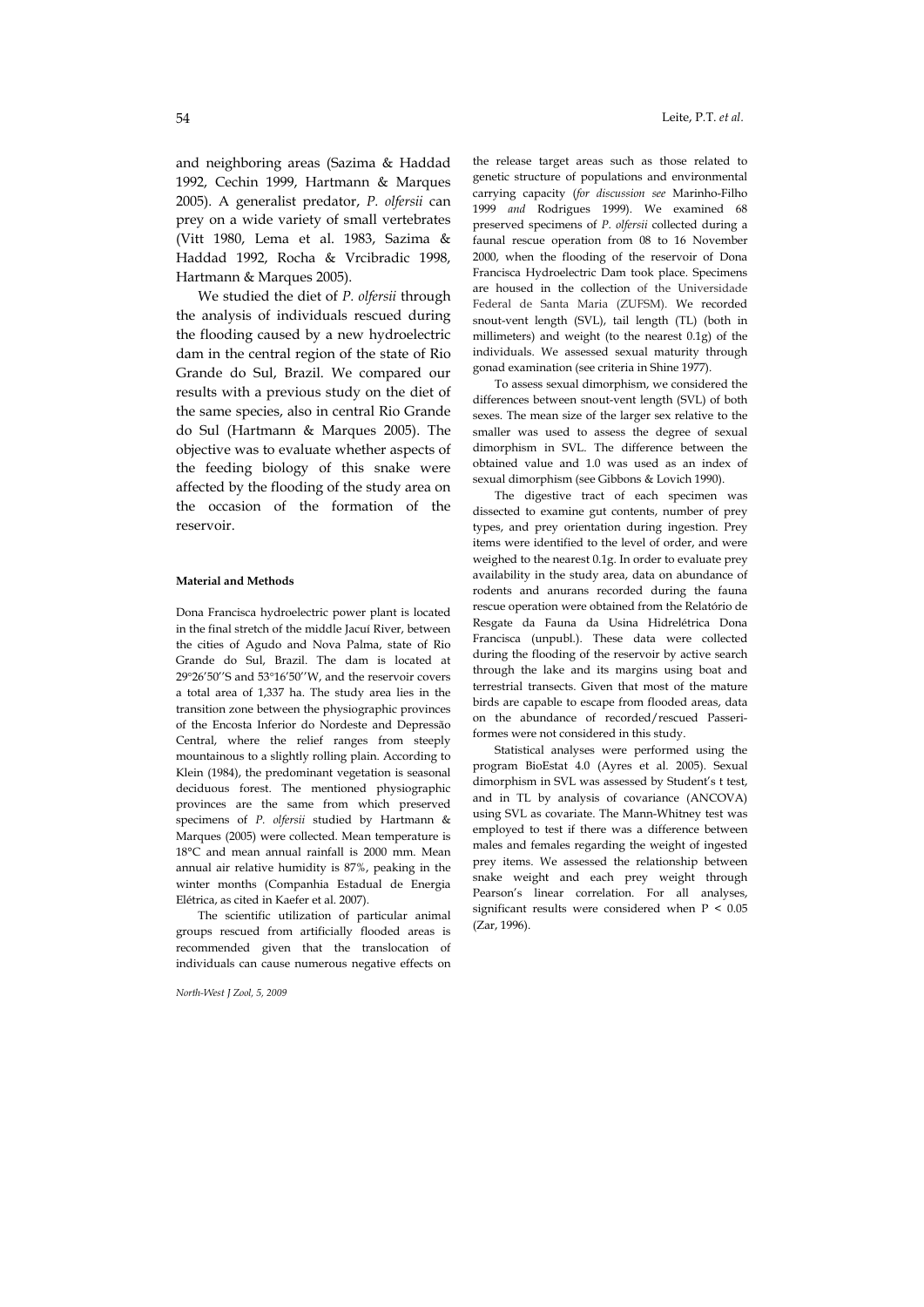Among the 68 individuals collected in the study area, 39 (57.3%) were females and 29 (42.6%) were males. Thirty-four of the females (87.1%) were mature, as were 28 (96.5%) of the males. The mean weight of the food items was

SVL ranged from 698 to 1015 mm (mean = 833.0, SD = 70.3, n = 34) in mature females, and from 522 to 774 mm (mean = 664.0, SD = 68.4,  $n = 28$ ) in mature males. Tail length averaged 319.1 mm (SD = 33.2, range =  $170-374$ , n = 34) in adult females, and 294.6 mm (SD = 31.0, range = 245-362, n = 28), in adult males. Females were larger in SVL ( $t = 9.52$ ,  $df = 60$ ,  $p < 0.001$ ), but relative tail length was not statistically different between sexes (ANCOVA,  $F = 3.80$ ,  $p =$ 0.055, n = 62). The SVL sexual size dimorphism index was 0.25.

**Results** Forty-five individuals (66.2% of the sample) had 47 items as gut content. Among the 29 males analyzed, 23 (79.3%) had 25 items, while 22 (56.4%) of 39 females analyzed had 22 food items in the stomach and intestine.

> greater in females (U = 4.5, Z = 3.17,  $p =$ 0.0014,  $n = 18$ ) (Figure 1). However, there was no significant correlation between prey weight and the body weight of females (t = 2.06,  $r = 0.61$ ,  $p = 0.077$ ,  $n = 9$ ) or males (t = -0.38, r = -0.14, p = 0.708, n = 9)*.* Most of the prey (n = 20, 71.4%) were ingested headfirst.

> In the diet of *P. olfersii*, we recorded prey items belonging to the orders Rodentia (n = 29, 61.7%), Passeriformes (n = 6, 12.8%), and Anura ( $n = 2, 4.2\%$ ) (see Table 1 for the data, arranged by snakes' sex). We were unable to identify 10 of the 47 items. In two males, we



Figure 1. Relationship between ingested prey weight and the weights of nine male (open circles) and nine female (closed circles) specimens of *Philodryas olfersii* in central Rio Grande do Sul, Brazil.

*North-West J Zool, 5, 2009*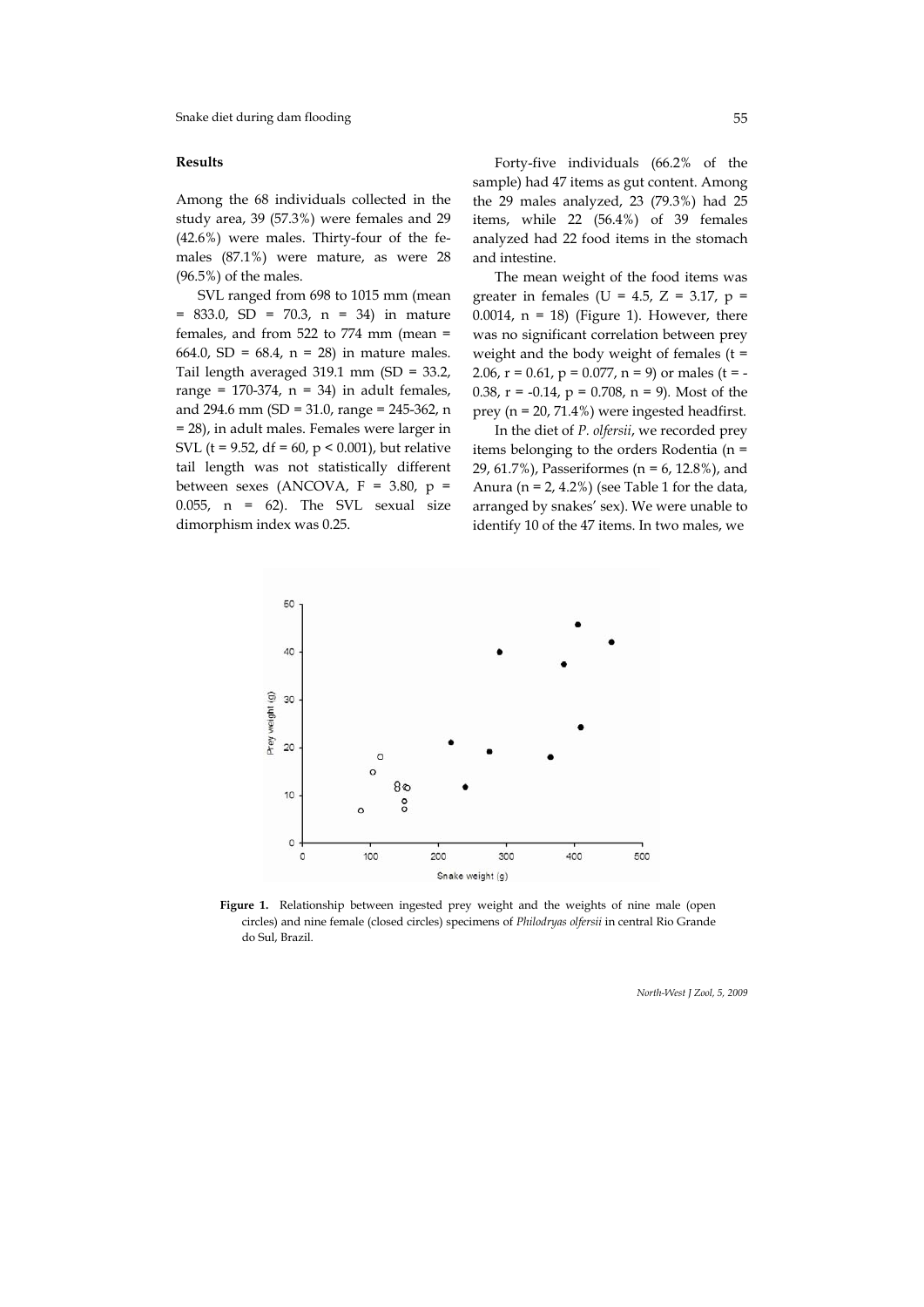|                | <b>Males</b> |     | Females  |          | Items (Total) |      |
|----------------|--------------|-----|----------|----------|---------------|------|
| Prey category  | N            | %   | N        | %        | N             | %    |
| Anura          | 2            | 8   | $\Omega$ | $\Omega$ | 2             | 4.2  |
| Passeriformes  | 2            | 8   | 4        | 18.2     | 6             | 12.8 |
| Rodentia       | 15           | 60  | 14       | 63.6     | 29            | 61.7 |
| Not identified | 6            | 24  | 4        | 18.2     | 10            | 21.3 |
| Total          | 25           | 100 | 22       | 100      | 47            | 100  |

Table 1. Categories of prey ingested by 25 male and 22 female specimens of *Philodryas olfersii* in central Rio Grande do Sul, Brazil.



**Figure 2.** Categories of ingested prey in relation to snout-vent length of 34 mature (circles) and 3 juvenile (X's) *Philodryas olfersii* from central Rio Grande do Sul, Brazil

found two food items: a bird and a rodent in one (ZUFSM 2178), and two rodents in the other (ZUFSM 0397). Altough ectothermic prey was ingested only by smaller individuals (Figure 2), the low number ( $n = 3$ ) of recently-fed juveniles in our sample do not allow us to state that a diet shift occurred with increasing body weight. During the faunal rescue operation, 235 amphibians

*North-West J Zool, 5, 2009*

and 348 rodents were recorded in the study area.

# **Discussion**

In Brazil, there are many studies on the diet of snakes under natural circumstances (e.g., Vitt 1980, Andrade & Silvano 1996, Marques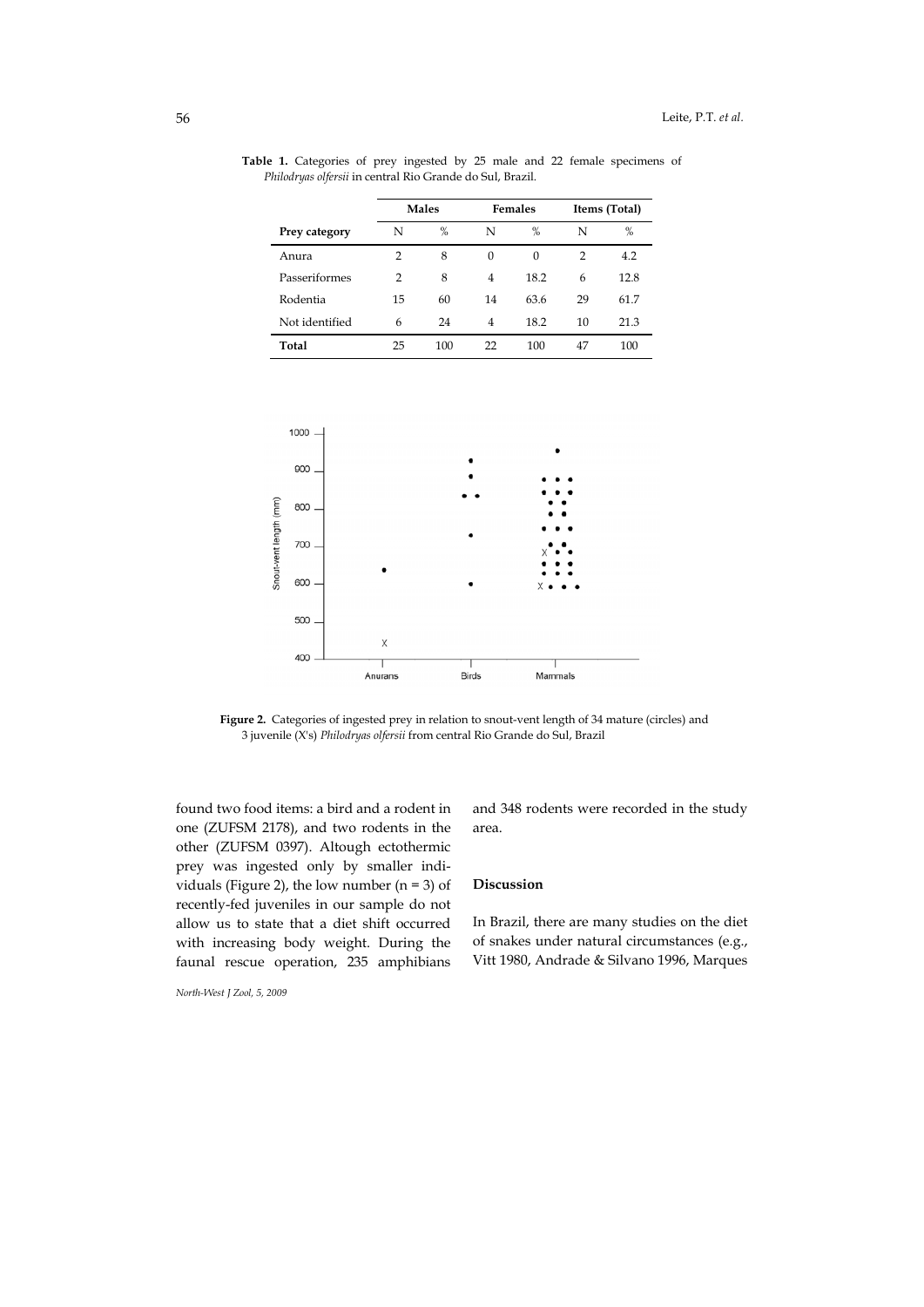& Sazima 1997, Oliveira et al. 2001, Pinto & Lema 2002, Leite et al. 2007, Marques & Muriel 2007). However, as far as we know, there are no descriptions of the feeding of snakes in artificially flooded areas.

The segregation of prey between males and females observed in the present study, in which females took heavier prey than males, probably results from the larger mean size of females recorded in this study and previously (Vitt 1980, Hartmann & Marques 2005). However, we highlight that the positive relationship between female weigh and prey weigh was only marginally significant. The larger body size in females observed in this population of *P. olfersii* is in agreement with the observations by Hartmann & Marques (2005). The SVL sexual dimorphism index (0.31) obtained by those authors is also close to the value estimated in our study (0.25). In most species of snakes, including xenodontines, females are larger than males. This characteristic is probably related to fecundity, which in females is dependent on body size (Shine 1993). The larger relative tail length in *P. olfersii* males observed by Hartmann & Marques (2005) was not corroborated by a statistically significant p value ( $p = 0.055$ ) in our analysis. This may be due either to our smaller sample size or by differences in data analysis, given that we used ANCOVA to control for body size effects as recommended by García-Berthou (2001).

A predominance of prey items ingested headfirst is reported for ophiophagus snakes (Greene 1976, Marques & Sazima 1997), but also for xenodontine snakes that feed on rodents, such as *Oxyrhopus guibei*  and *Clelia rustica*, probably to avoid injury during the swallowing process (Andrade & Silvano 1996, Pinto & Lema 2002).

The high proportion of recently-fed individuals in our sample (66.2%), in comparison with data available for *P. olfersii* in nearby areas (32%, Hartmann & Marques 2005), probably reflects an increased detectability of prey by *P. olfersii* in the period when the specimens were captured, caused by the flooding of the area. During the period of reservoir formation and fauna rescue, a representative number of rodents in comparison to frogs ( $n = 348$  and  $n = 235$ , respectively) was reported. This apparent high detectability by unusual exposure of prey, including rodents on the water surface and on partly submerged branches (S. Cechin, Santa Maria, pers. comm. 2008), likely made them more vulnerable to *P. olfersii*.

In the Caatinga from Northeastern Brazil, this snake feeds on small mammals and frogs, but preferably on rodents (Vitt 1980). However, in Southern Brazil, Hartmann & Marques (2005) reported that anurans were most frequently consumed (46.9%), with a smaller proportion of mammals in the diet of *P. olfersii* (23.5%). We found an inverse situation, with a predominance of rodents  $(61.7%)$ , followed by birds  $(12.8%)$  and a smaller proportion of anurans (4.2%). Shine et al. (1998) noted that species with wide geographic distributions may display wide heterogeneity in food habits. Our observations agree with those of Cechin (1999), Vitt (1980), Vitt & Vangilder (1983), Lema et al. (1983) and Hartmann & Marques (2005) in relation to the composition of the major prey categories consumed by this generalist snake, but diverge in relation to their relative frequency and dominance.

One could argue that the brief period in which the specimens were collected might be one of the causes of the alteration in frequency of the *P. olfersii* food items re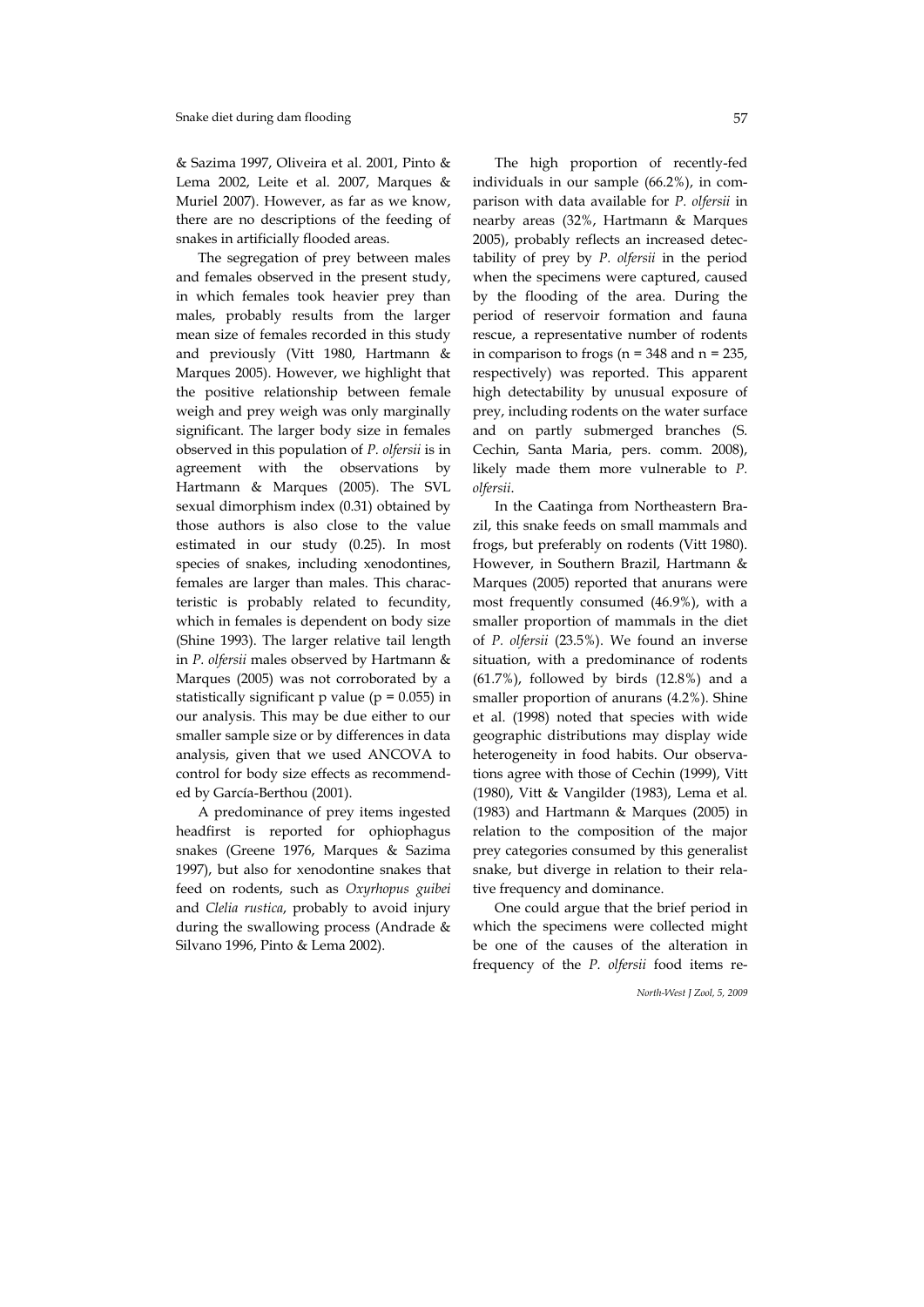corded by this study, because the dietary composition of snakes is probably influenced by seasonal fluctuations in prey availability (see Capizzi et al. 1995). However, the collections were made during spring, when anurans are most abundant (Both et al. 2008), and probably more available to snakes. Also, Hartmann & Marques (2005) reported that anurans were the dominant prey category in the diet of *P. olfersii*, independently of the time of year. Therefore, the collection period does not explain the low occurrence of anurans in the diet of *P. olfersii*, as recorded in the present study.

The low proportion of juvenile individuals of *P. olfersii* in our sample (8.8%) may also be one of the causes of the observed pattern, given that other studies detected a diet shift with increasing body size (Shine 1994, Hartmann & Marques 2005), where juveniles of this species fed on ectothermal prey. However, while similar proportions of juvenile individuals were found in the study by Hartmann & Marques (2005), their results indicated a general dominance of anurans in the diet.

The small proportion of birds found in this study was also observed for the arboreal colubrid *Thelotornis capensis*, in Australia (Shine et al. 1996). These results reinforce Shine's (1983) prediction that detailed studies do not support a high incidence of bird predation even in fully arboreal snakes, probably because birds are difficult to capture.

Our results demonstrate that frequency and dominance of the prey items are among the aspects of the feeding biology of *P. olfersii* that mostly differed from a previous study in the same region. These changes seem to be closely related to the increased detectability of rodents caused by the

*North-West J Zool, 5, 2009*

58 Leite, P.T. *et al.*

flooding of the area during the period of collection of the specimens. The hypothesis that the use of environment by snakes is mainly related to the distribution and abundance of their prey (Vitt & Vangilder 1983, Bernarde & Kokubum 1999) makes the occurrence of rodents as a major food prey category in the diet of the semi-arboreal *P. olfersii* exceptional in the study area when compared with the report of Hartmann & Marques (2005). Therefore, we believe that the flooding of the terrestrial habitats made possible more encounters between *P. olfersii* and this less-usual prey. This represented a higher caloric intake in relation to predation of anurans, as expected by optimal foraging theory (McArthur & Pianka 1966, Begon et al. 2006).

Because field data indicate that the prey used by *P. olfersii* do not constitute limited resources (Cechin 1999, Hartmann 2001), we suggest that the predominance of anurans in the diet of this snake reported by Hartmann & Marques (2005) does not necessarily represent the feeding preference of this species, but merely reflects the greater availability of anurans in natural environments of southern Brazil. In addition, we hypothesize that the low percentage of anurans as gut contents recorded in this study was caused by the rapid decline in their abundance during the flooding, which was observed in the study area (S. Cechin, Santa Maria, pers. comm. 2008), and was also reported by Brandão & Araújo (2008) for the Serra da Mesa hydroelectric dam flooding in central Brazil.

We expect that our report will stimulate more-detailed and comprehensive studies involving the natural history of species affected by reservoir flooding. The growing expansion of the hydroelectric sector in Brazil (Goldemberg & Lucon 2007) should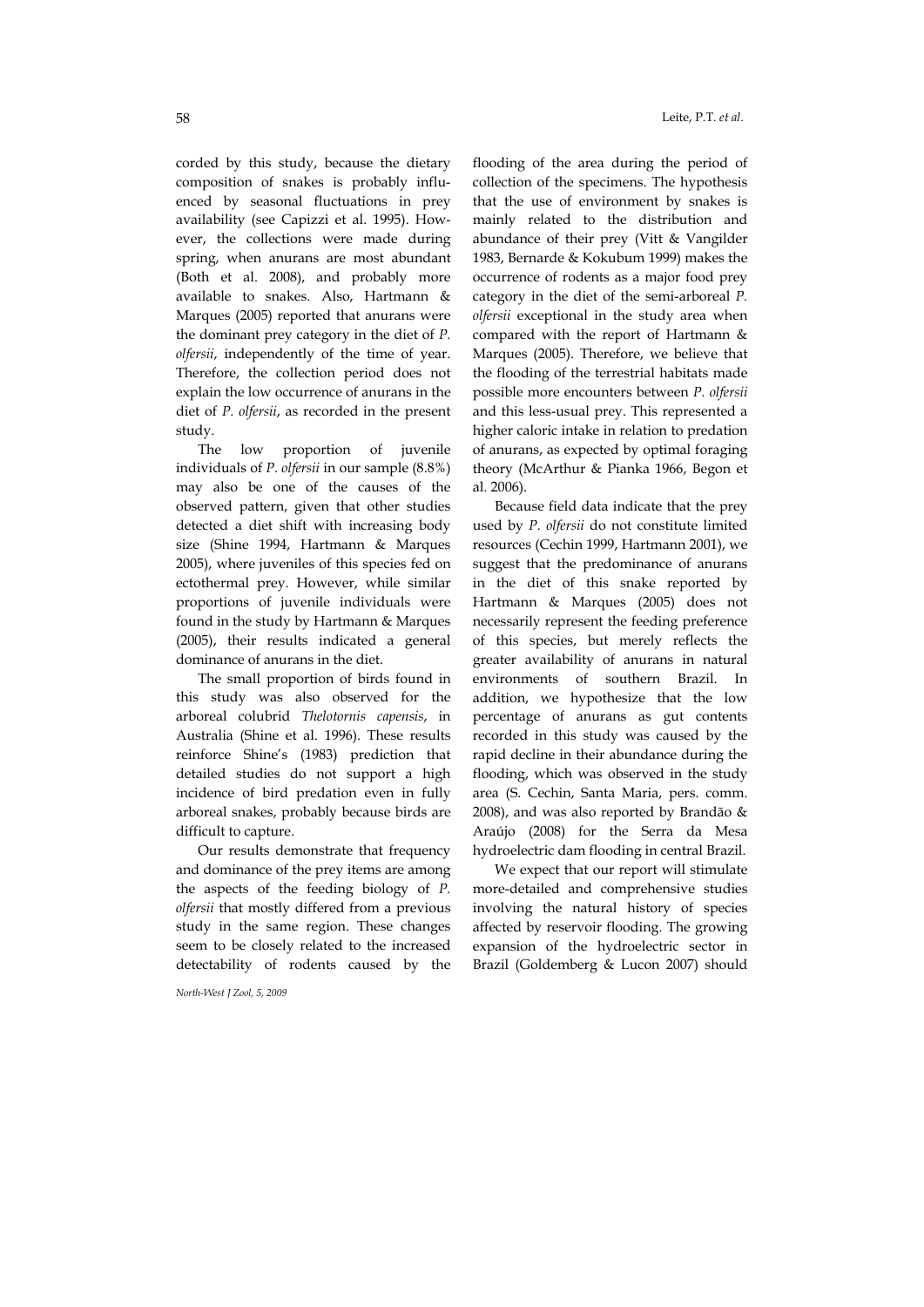be accompanied by more complete evaluations, not only in relation to the impacts of dam construction on the faunistic composition of affected areas (see Brandão & Araújo 2008), but also on aspects of the natural history of local animal populations.

**Acknowledgements.** We thank to Rafael Balestrin, Paulo Afonso Hartmann and Marília Hartmann for valuable suggestions during this study. We also thank two anonymous reviewers for constructive criticisms that improved this manuscript and Dona Francisca Energética S.A. for logistical support. The collection of specimens was authorized by IBAMA (license # 161/00- DIFAS/DIREC).

### **References**

- Alho, J.R. (2003): Conservação da biodiversidade da Bacia do Alto Paraguai. UNIDERP, Campo Grande.
- Andrade, R.O., Silvano, R.A.M. (1996): Comportamento alimentar e dieta da falsa-coral *Oxyrhopus guibei* Hoge & Romano (Serpentes, Colubridae). Revista Brasileira de Zoologia 13 (1): 143-150.
- Ayres, M., Ayres Junior, M., Ayres, D.L., Santos, A.S. (2005): BioEstat 4.0: aplicações estatísticas nas áreas das ciências biomédicas. Imprensa Oficial do Estado do Pará, Belém.
- Begon, M., Townsend, C.R., Harper, J.L. (2006): Ecology: From Individuals to Ecosystems. Fourth Edition. Blackwell Publishing, Oxford.
- Bernarde, P.S., Kokubum, M.N.C. (1999): Anurofauna do município de Guararapes, Estado de São Paulo, Brasil (Amphibia: Anura). Acta Biologica Leopoldensia 21: 88-97.
- Both, C., Kaefer, I.L., Santos, T.G., Cechin, S.Z. (2008): An austral anuran assemblage in the Neotropics: seasonal occurrence correlated with photoperiod. Journal of Natural History 42: 205-222.
- Brandão, R.A., Araújo, A.F. (2008): Changes in anuran species richness and abundance resulting from hydroelectric dam flooding in central Brazil. Biotropica 40: 263-266.
- Capizzi, D., Luiselli, L., Capula, M., Rugiero, L. (1995): Feeding habits of a Mediterranean community of snakes in relation to prey availability. Revue D'ecologie la Terre et la Vie 50: 353-363.
- Cechin, S.T.Z. (1999): História natural de uma comunidade de serpentes na região da Depressão Central (Santa Maria), Rio Grande do Sul, Brasil. Ph.D. Thesis, Pontifícia Universidade Católica do Rio Grande do Sul, Porto Alegre.
- Cosson, J.F., Ringuet, S., Claessens, O., Massary, J.C., Dalecky, A., Villiers, J.F.,Granjon, L., Pons, J.M. (1999): Ecological changes in recent land-bridge islands in French Guiana, with emphasis on vertebrate communities. Biological Conservation 91: 213-222.
- García-Berthou, E. (2001): On the misuse of residuals in ecology: testing regression residuals vs. the analysis of covariance. Journal of Animal Ecology 70: 708- 711.
- Gibbons, J.W., Lovich, J.E. (1990): Sexual dimorphism in turtles with emphasis on the slider turtle (*Trachemys scripta*). Herpetological Monographs 4: 1-29.
- Goldemberg, J., Lucon, O. (2007): Energia e meio ambiente no Brasil. Estudos Avançados 21 (59): 7-20.
- Greene, H.W. (1976): Scale overlap as a directional sign stimulus for prey ingestion by ophiophagous snakes. Journal of Zoological Tierpsychology 46: 113-120.
- Hartmann, P.A. (2001): Hábito alimentar e utilização do ambiente em duas espécies simpátricas de *Philodryas* (Serpentes, Colubridae), no sul do Brasil. Master Thesis, Universidade Estadual Paulista, Rio Claro.
- Hartmann, P.A., Marques O.A.V. (2005): Diet and habitat use of two sympatric species of *Philodryas* (Colubridae), in South Brazil. Amphibia-Reptilia 26: 25-31.
- Kaefer, I.L., Boelter, R.A., Cechin, S.Z. (2007): Reproductive biology of the invasive bullfrog *Lithobates catesbeianus* in southern Brazil. Annales Zoologici Fennici 44: 435-444.
- Klein, R.M. (1984): Aspectos dinâmicos da vegetação do sul do Brasil. Sellowia 32: 5-54.
- Leite, P.T., Nunes, S.F., Cechin, S.Z. (2007): Dieta e uso de habitat da jararaca-do-brejo, *Mastigodryas bifossatus* Raddi (Serpentes, Colubridae) em domínio subtropical do Brasil. Revista Brasileira de Zoologia 24: 729-734.
- Lema, T., Araujo, M.L., Azevedo, A.C.P. (1983): Contribuição ao conhecimento da alimentação e do modo alimentar de serpentes do Brasil. Comunicações do Museu de Ciências e Tecnologia da PUCRS, Série Zoologia 26: 41-121.
- McArthur, R.H., Pianka, E.R. (1966): Optimal Use of a Patchy Environment. American Naturalist 100: 603- 609.
- Marinho-Filho, J. (1999): Hidroelétricas e a Fauna Terrestre. pp. 25-31. In Vasconcelos, L. E. M. (org.) O tratamento dos impactos das hidrelétricas sobre a

*North-West J Zool, 5, 2009*